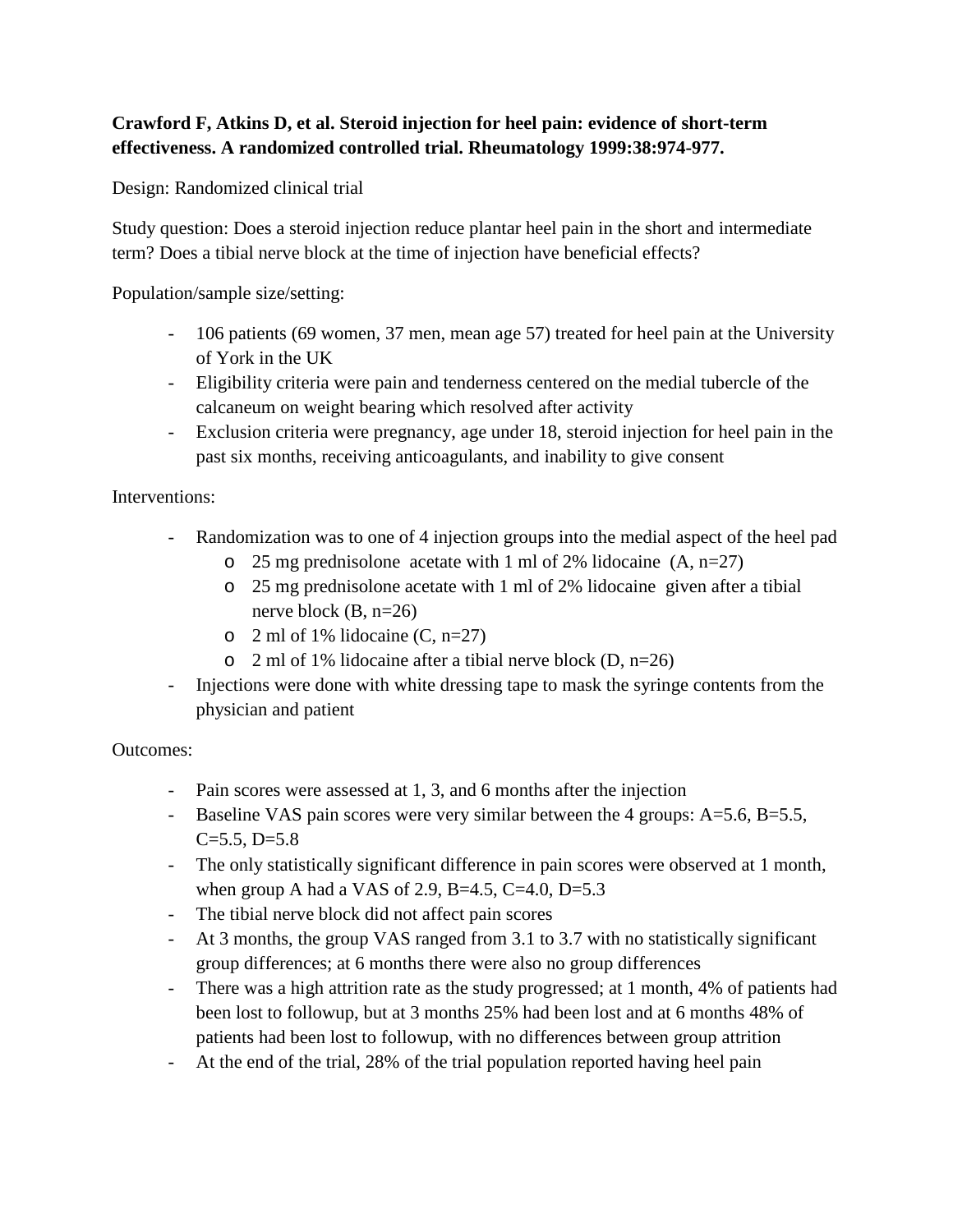- Patient characteristics such as age, BMI, and duration of pain prior to treatment was not associated with pain outcomes

Authors' conclusions:

- Plantar injection of 25 mg prednisolone acetate is beneficial in alleviating heel pain at one month, but not at 3 or 6 months
- Tibial nerve block does not improve the response to injections
- It was not possible to identify any features such as BMI or duration of heel pain which was associated with a good or poor outcome
- The high attrition reduces the power of the study to detect treatment effect differences at 3 and 6 months, but the effects of steroid injection appear to be transient

## Comments:

- The authors seem to conclude that weight loss does not benefit heel pain, but in the six months of the study, weight loss was not reported; only baseline BMI was measured and this did not affect the response to the steroid or lidocaine injections
- The duration of symptoms varied from 1 to 120 months; a minimum duration of symptoms was not an entry criterion, but probably should have been
- It is likely that the inclusion criteria were tailored to create a study of patients who would ordinarily be diagnosed with plantar fasciitis, but "plantar heel pain" is the condition named by the authors
- Attrition was not associated with the treatment group, and the numbers of patients in each group at the end of the study should have been about equal, but the actual numbers of patients in each group is not reported
- The p values in Table 2, in which all four groups are compared, only make sense if they were from analysis of variance (ANOVA), and there is insufficient information to interpret them
	- o At 1 month after injection, p=0.02, meaning that at least one of the group means is different from the others; with ANOVA, a post hoc analysis would define which group was different from the others
	- o It is likely that the mean for group A is less than for the other three groups, but this has to be guessed at, since 2.9 is the lowest pain score among the four groups
	- o However, both groups A and B had steroid injection; group B had a tibial nerve block and group A did not
	- o Group B has a pain score of 4.5, which is slightly higher than group C, which had local anesthetic alone
	- o It is by no means certain that the overall mean for the steroid groups are lower than for the local anesthetic groups alone